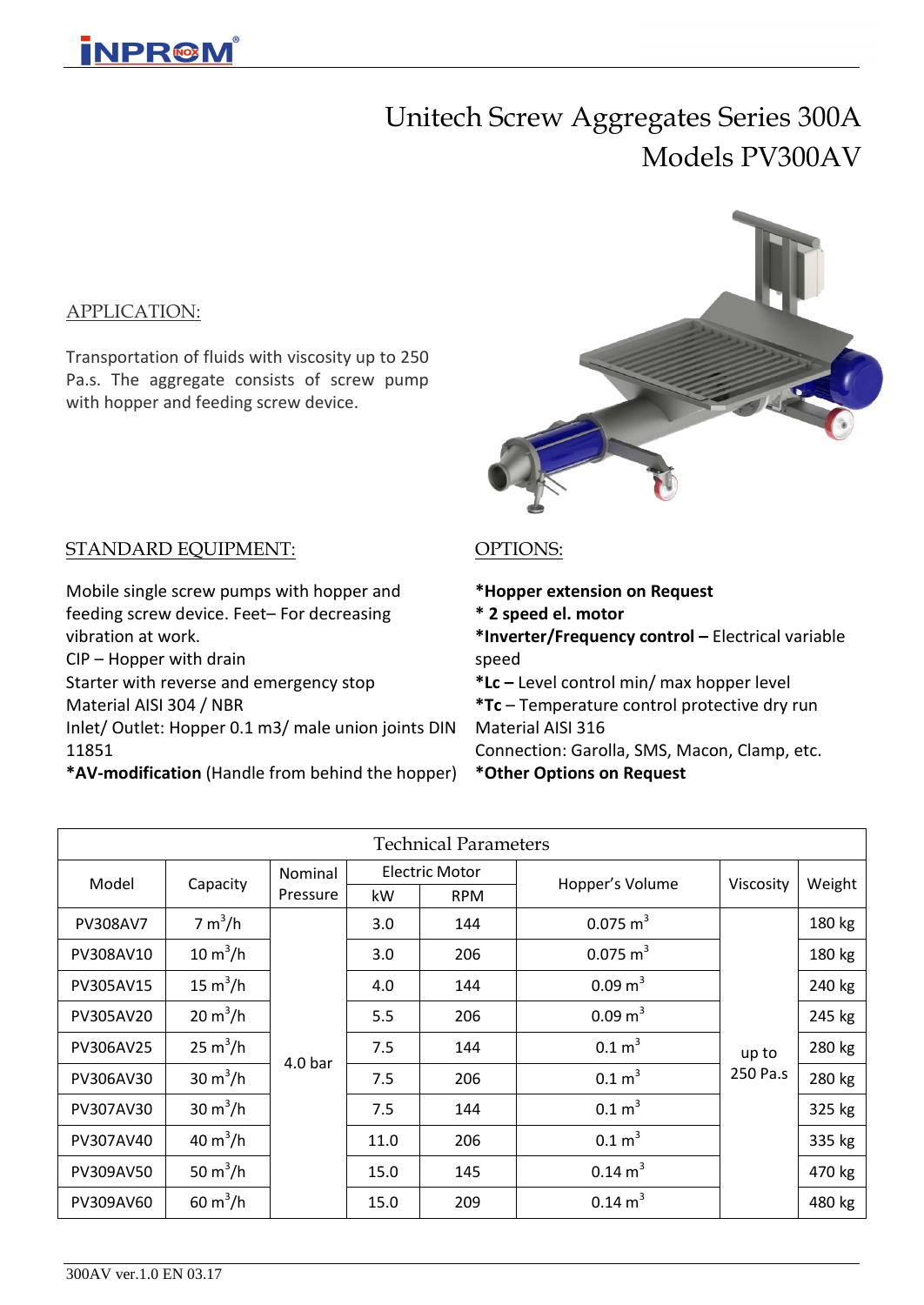

Characteristic Curves of the Unitech Screw Aggregates Series 300A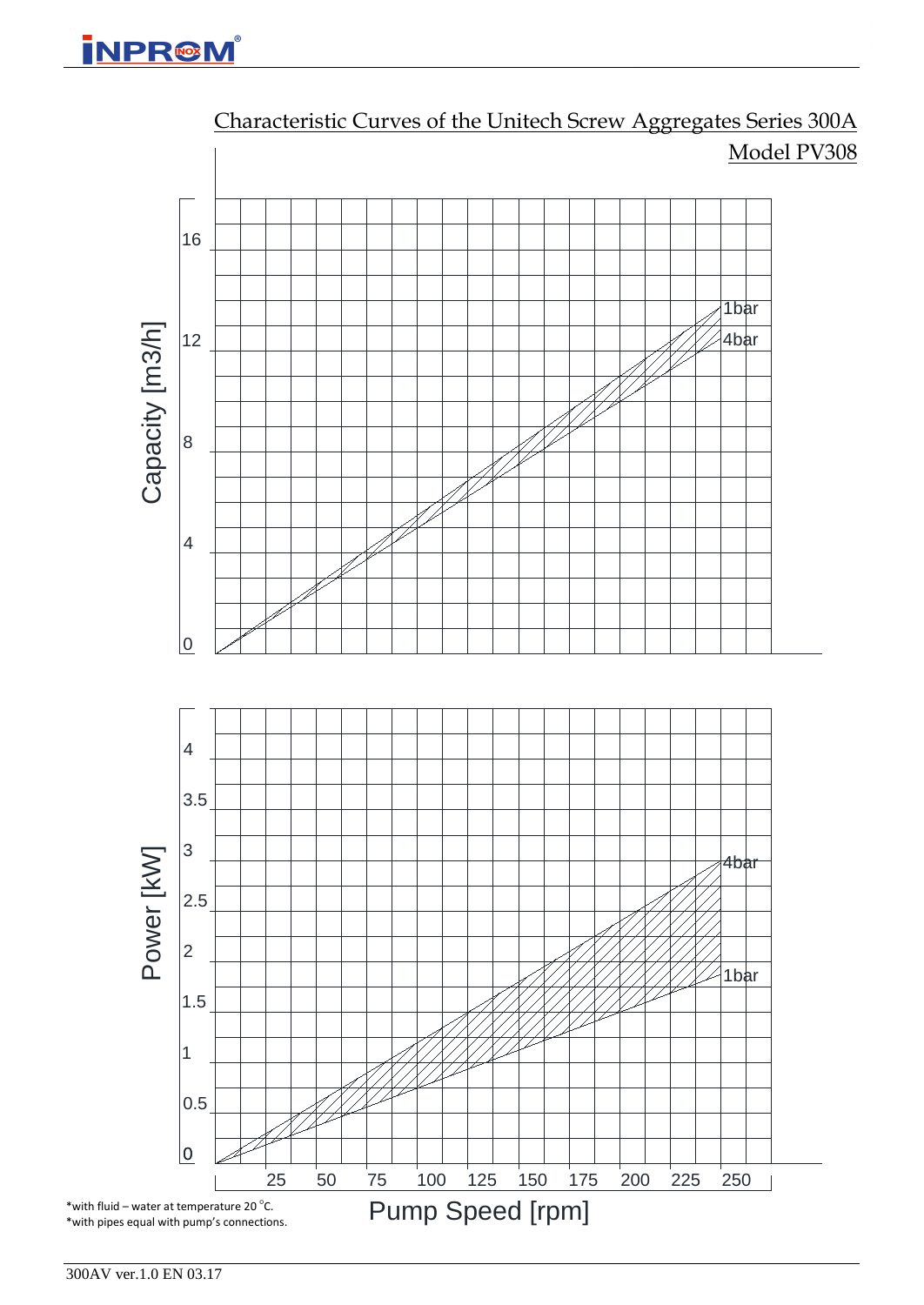**INPR@M** 



## Characteristic Curves of the Unitech Screw Aggregates Series 300A Model PV305

300AV ver.1.0 EN 03.17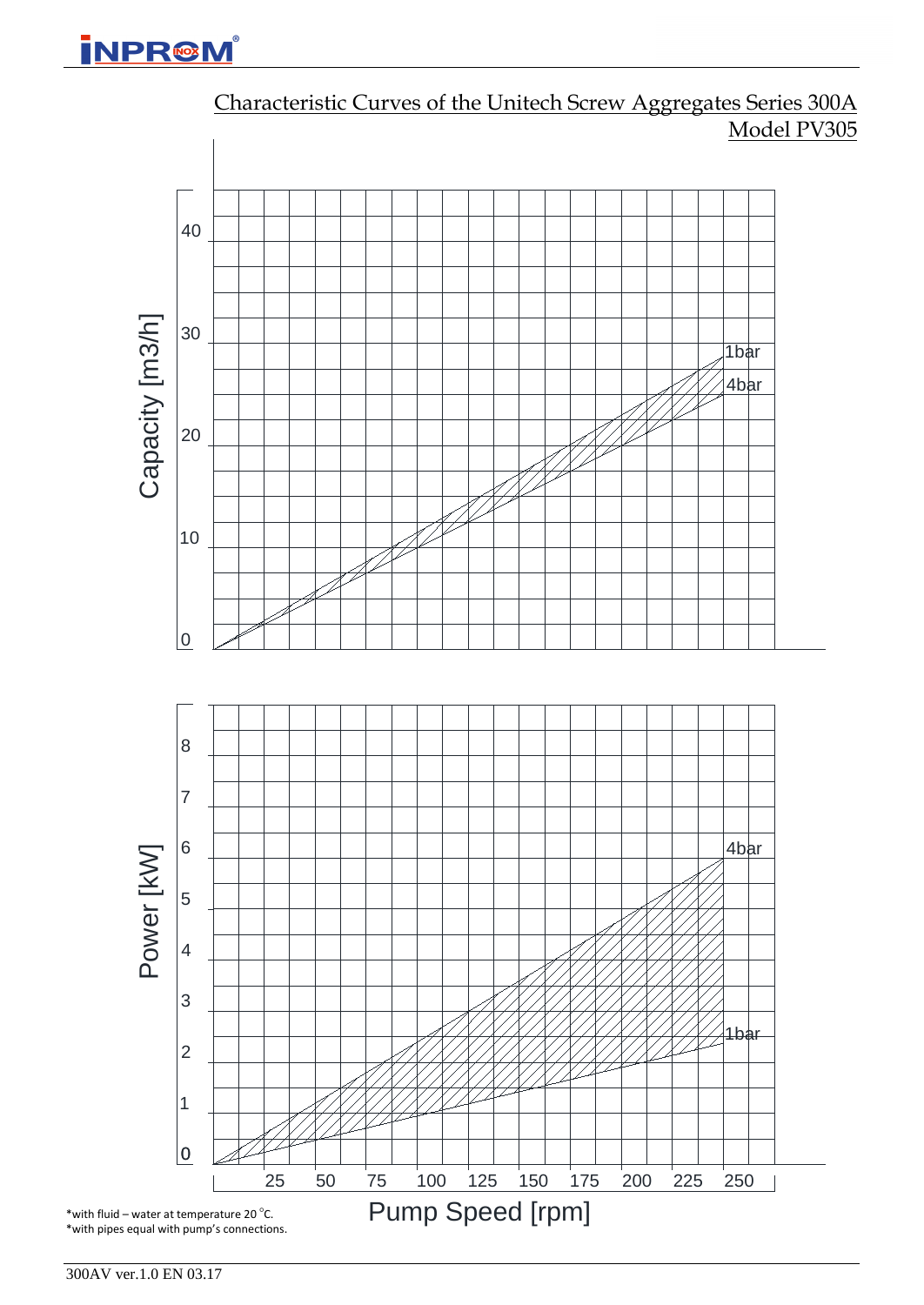**İNPR@M** 



# Characteristic Curves of the Unitech Screw Aggregates Series 300A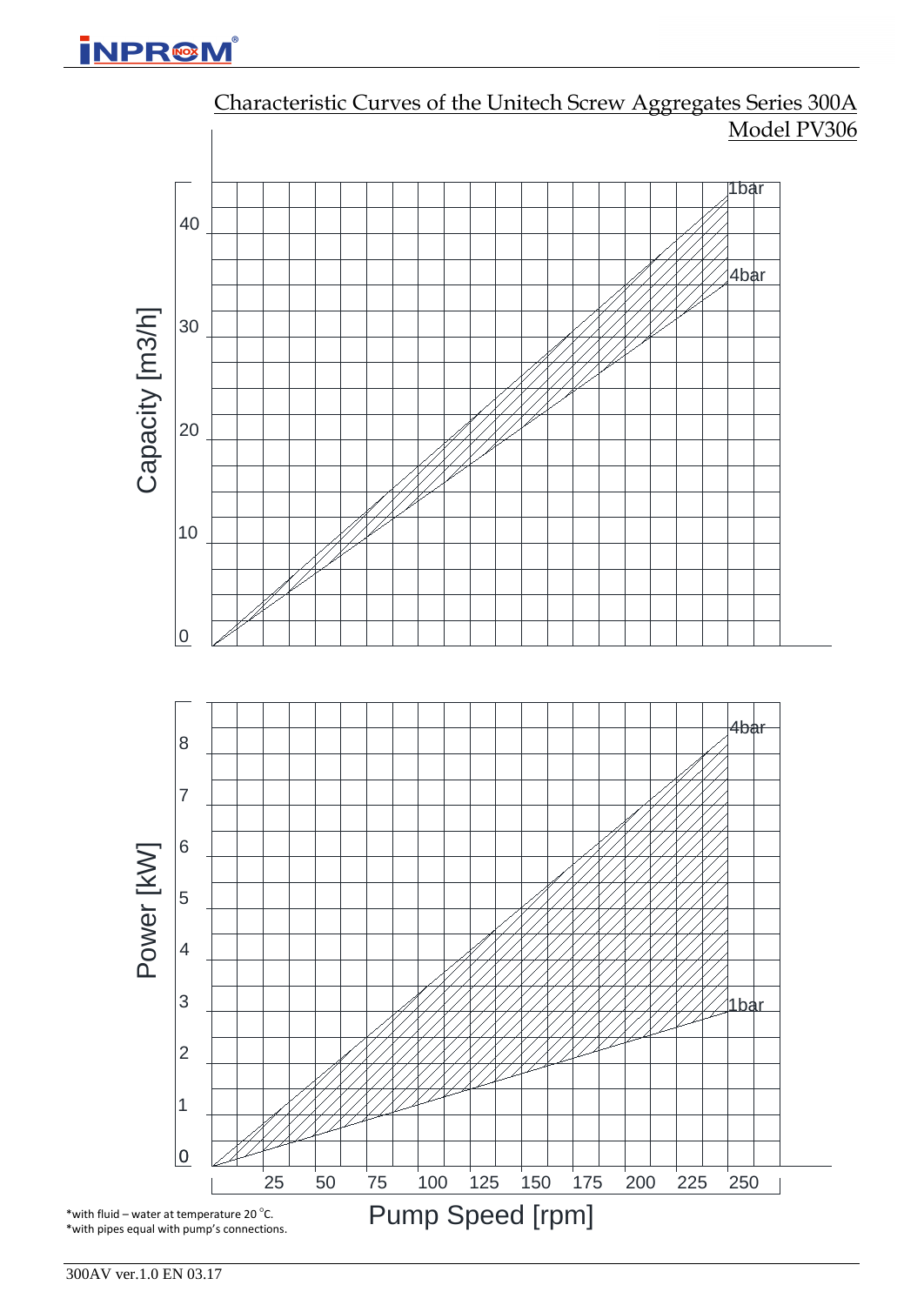# **iNPR@M**



Characteristic Curves of the Unitech Screw Aggregates Series 300A Model PV307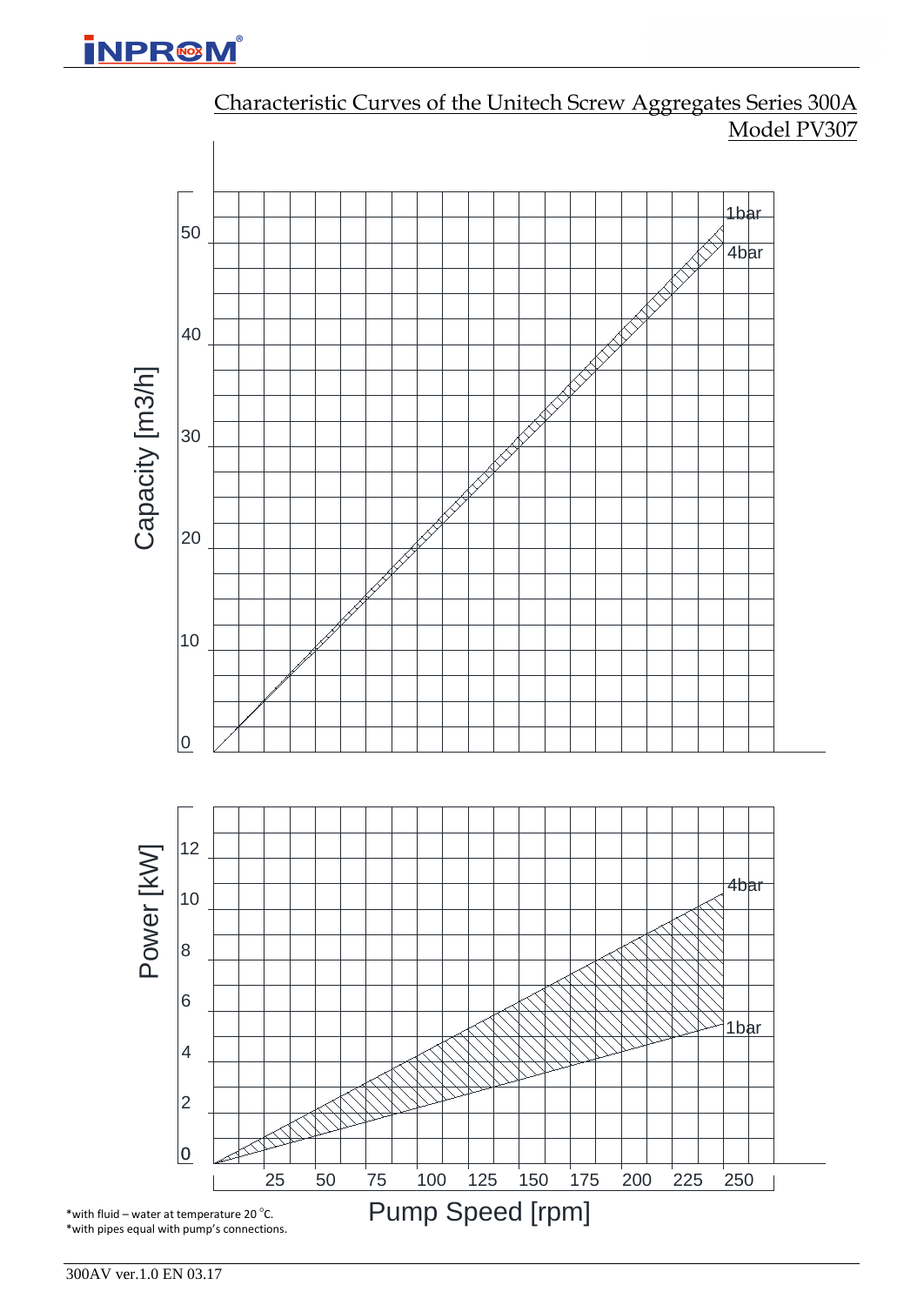**İNPR@M** 



Characteristic Curves of the Unitech Screw Aggregates Series 300A Model PV309